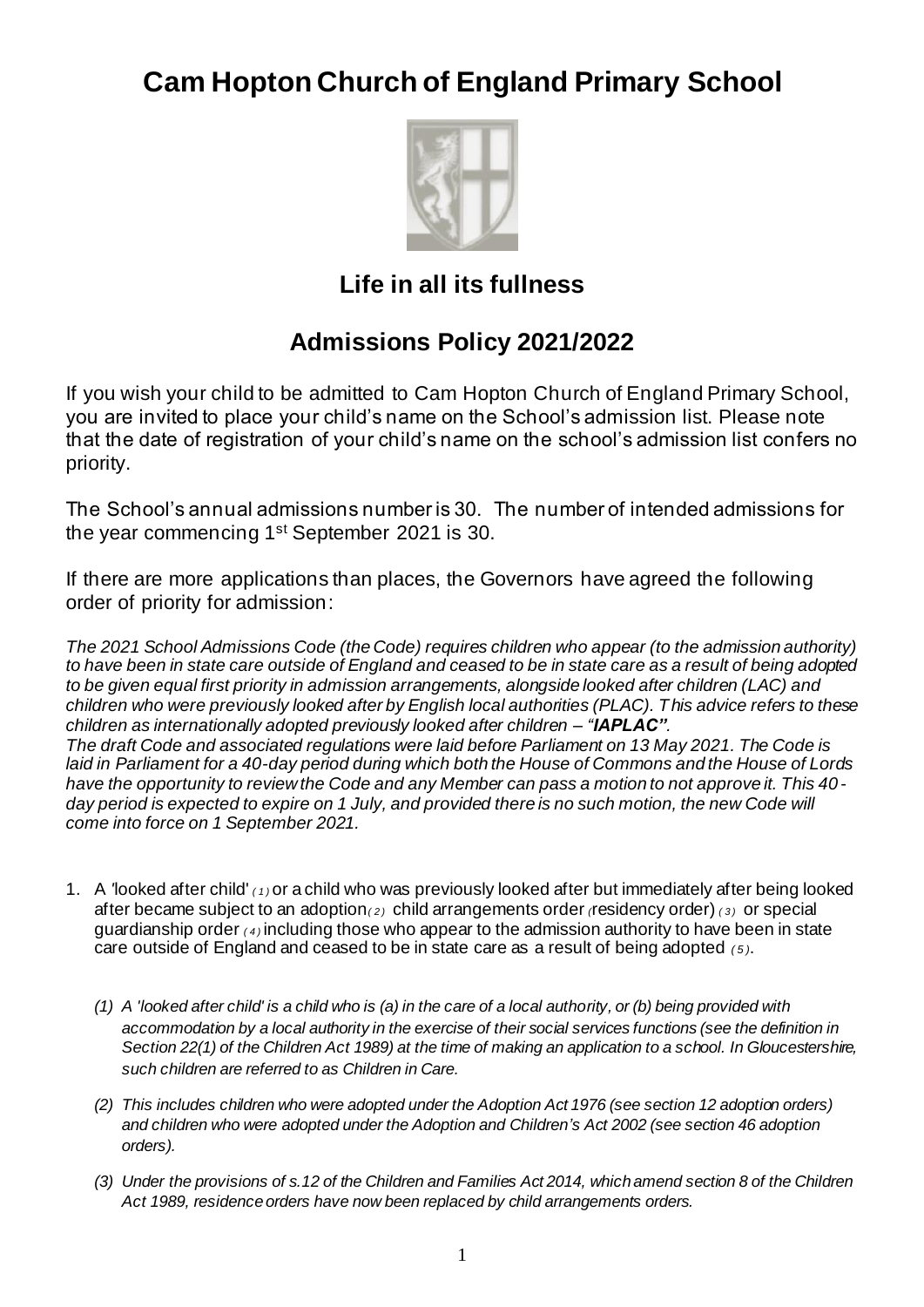- *(4) See Section 14A of the Children Act 1989 which defines a 'special guardianship order' as an order appointing one or more individuals to be a child's special guardian (or special guardians).*
- *(5) A child is regarded as having been in state care outside of England if they were in the care of or were accommodated by a public authority, a religious organisation, or any other provider of care whose sole or main purpose is to benefit society.*
- 2. Children who have a sibling attending the school and who will continue to do so when the younger child is admitted.

*(Definition of sibling: a brother or sister, half-brother or sister, adopted brother or sister, step brother or sister, or the child of the parent's/carer's partner, and in every case, the child must be living in the same family unit at the same address)*

3. Children who have at least one parent/carer who over at least two years prior to **the deadline date for returning the Common Application Form (15th January**) has been committed to the worshipping life of either **St George's Church, Upper Cam** or **St Bartholomew's Church, Lower Cam** ie has attended the principle act of worship on a Sunday at least once a month on average during the two years prior to consideration of the application. In the event that the parents/carers have attended either of the above churches for less than 2 years because they have recently moved to the area they should also submit a reference from their Parish Priest. The school may endeavour to contact the Parish Priest and obtain confirmation of attendance.

#### NB: the following variation has been added for the Year 2021:

*"In the event that during the period specified for attendance at worship the church has been closed for public worship and has not provided alternative premises for that worship, the requirements of these [admissions] arrangements in relation to attendance will only apply to the period when the church or alternative premises have been available for public worship".*

- 4. Children of staff at the school:
	- a) Where the member of staff has been employed at the school for two or more years at the time at which the application for admission to the school is made, and/or
	- b) The member of staff is recruited to fill a vacant post for which there is a demonstrable skill shortage.
- 5. Children with the strongest geographical claim, measured in a straight lin e from the Ordnance Survey Address Point of the child's home address (including flats) to the ordnance survey point of the school, using the Local Authority's computerised measuring system, with those living closer to the school receiving the higher priority.

#### **Tie-Break**

Where any particular category at points 1-4 above is over-subscribed, Criterion 5 (strongest geographical claim based on straight line distance) will be used to determine which child is offered a place.

In the event of a tie between two or more children when applying Criterion 5 (strongest geographical claim based on straight line distance) where there are not enough places available to offer all children a place at the school, a process of random allocation will be followed by the Local Authority.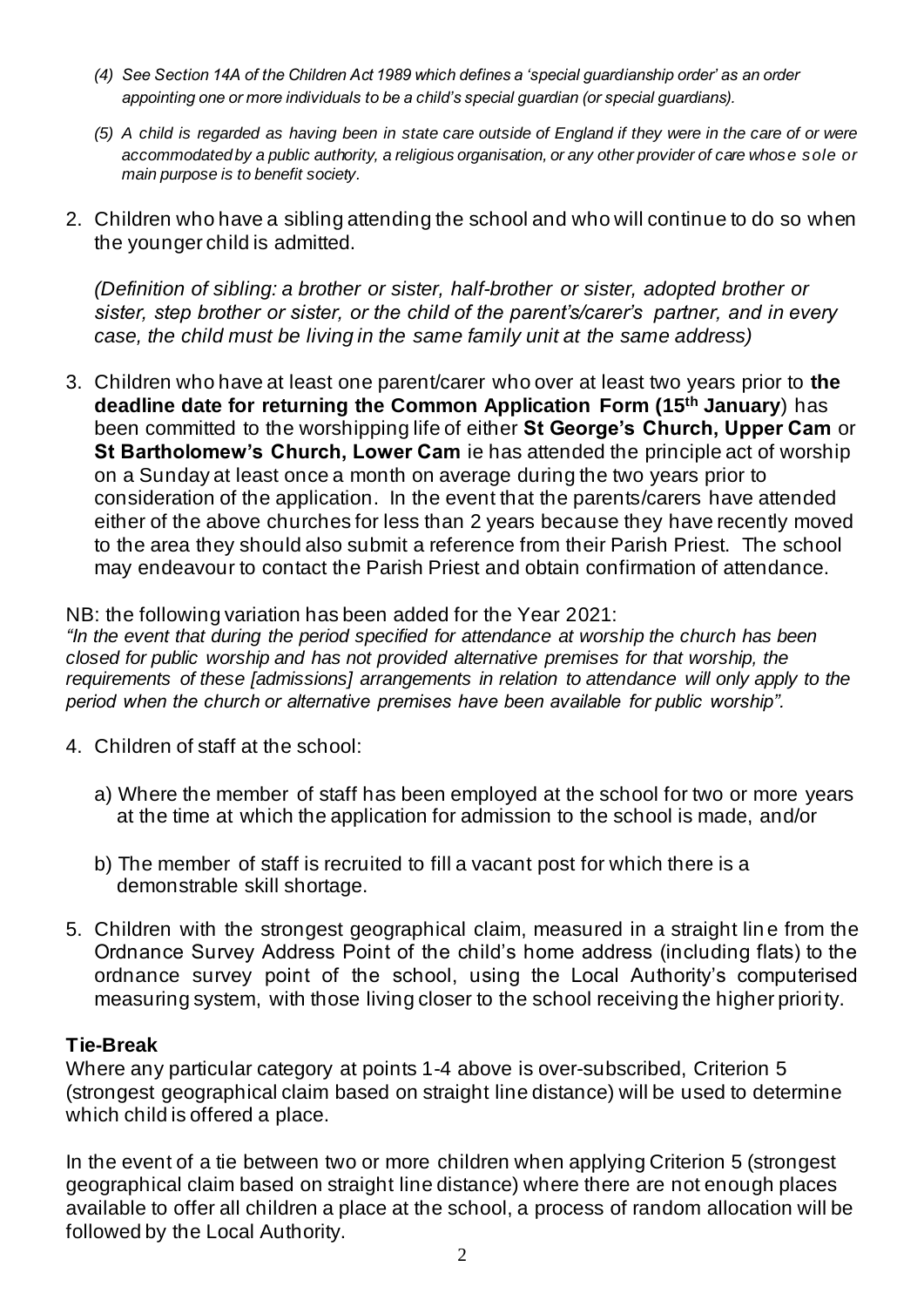# **Additional Notes**

Under the new coordinated admission arrangements, the places will be offered by the Local Education Authority on behalf of the Governors.

If you are unsuccessful in obtaining a place for your child in this school, you have a legal right to appeal. If you wish to exercise this right, appeal forms are available from the School, and must be returned to the School by the last working day in May. Appeals are heard by a panel independent of the school. Information on these arrangements may be obtained from the school.

# **SEN**

The School may be required to admit a child with a Statement of Special Educational Needs or EHCP Educational Health Care Plan that names the school, even if the school is full, providing the school is the most appropriate place for that child.

## **Waiting Lists**

If the school is oversubscribed, a waiting list will be held for (at least) the first school term (i.e. until end of December). The waiting list will be prioritised according to the school's admission criteria as listed in points 1-5 above and applied at the time a space becomes available.

The School has signed up to the In-Year Fair Access Protocols held by the Local Authority. Should a vulnerable child within these Protocols require a place at the school, they will take precedence over any child on the waiting list (Para 3.21 of new code).

## **Admission of Summer Born Children for Reception Entry for Cam Hopton Church of England Primary School**

The Governing Body of Cam Hopton Church of England Primary School acknowledges the updated advice from the Department of Education that, parents/carers of "summer born" children (born between 1 April and 31 August) may request to start the Reception Class of a school a whole academic year later. The Governing Body will make a decision on behalf of Cam Hopton Church of England Primary School. We follow the Local Authority process which states that parents/carers can only apply for a Reception place at a school once and must apply for a place during the standard appl ication process timeline for their chronological year group, stating their reasons for requesting deferred entry to the following year. The Governing Body will decide whether the deferred entry can be approved for the school.

## **Normal Admission Round**

The term 'normal admissions round' refers to all applications for admission to the main year of entry of the school i.e. Reception for Infant and Primary Schools. Applications made during the normal admissions round will be made in advance of the academic year in which the child is due to start at the new school. Children who are entitled to a fulltime place, however, may attend part-time until later in the school year but not beyond the point at which they reach compulsory school age.

## **In-Year Admissions**

Any applications for admission to the school made outside the normal year of entry must be made directly to Cam Hopton Church of England Primary School.